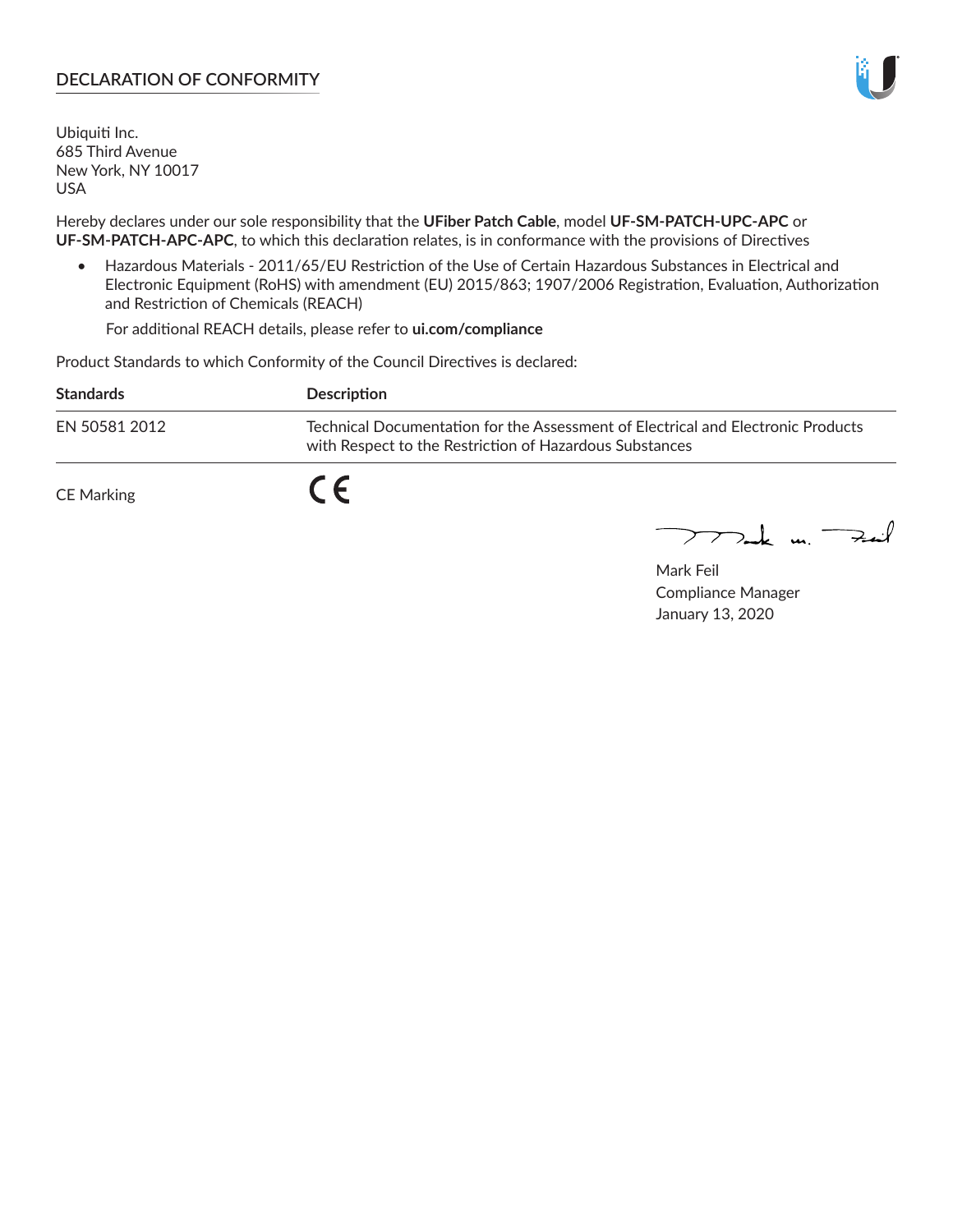# **DECLARATION OF CONFORMITY**



## **български** [Bulgarian]

С настоящото Ubiquiti декларира, че това устройство UF-SM-PATCH-UPC-APC/UF-SM-PATCH-APC-APC е в съответствие със съществените изисквания и други приложими разпоредби на Директиви (ЕС) 2015/863.

### **Hrvatski** [Croatian]

Ubiquiti ovim putem izjavljuje da je ovaj uređaj UF-SM-PATCH-UPC-APC/UF-SM-PATCH-APC-APC sukladan osnovnim zahtjevima i ostalim bitnim odredbama Direktiva (EU) 2015/863.

# **Čeština** [Czech]

Ubiquiti tímto prohlašuje, že toto UF-SM-PATCH-UPC-APC/UF-SM-PATCH-APC-APC zařízení, je ve shodě se základními požadavky a dalšími příslušnými ustanoveními směrnic (EU) 2015/863.

## **Dansk** [Danish]

Hermed, Ubiquiti, erklærer at denne UF-SM-PATCH-UPC-APC/UF-SM-PATCH-APC-APC enhed, er i overensstemmelse med de væsentlige krav og øvrige relevante krav i direktiver (EU) 2015/863.

## **Nederlands** [Dutch]

Hierbij verklaart Ubiquiti, dat deze UF-SM-PATCH-UPC-APC/UF-SM-PATCH-APC-APC apparaat, in overeenstemming is met de essentiële eisen en de andere relevante bepalingen van richtlijnen (EU) 2015/863.

### **English**

Hereby, Ubiquiti, declares that this UF-SM-PATCH-UPC-APC/UF-SM-PATCH-APC-APC device, is in compliance with the essential requirements and other relevant provisions of Directive (EU) 2015/863.

## **Eesti keel** [Estonian]

Käesolevaga Ubiquiti kinnitab, et antud UF-SM-PATCH-UPC-APC/UF-SM-PATCH-APC-APC seade, on vastavus olulistele nõuetele ja teistele asjakohastele sätetele direktiivide (EL) 2015/863.

# **Suomi** [Finnish]

Täten Ubiquiti vakuuttaa, että tämä UF-SM-PATCH-UPC-APC/UF-SM-PATCH-APC-APC laite, on yhdenmukainen olennaisten vaatimusten ja muiden sitä koskevien direktiivien (EU) 2015/863.

# **Français** [French]

Par la présente Ubiquiti déclare que l'appareil UF-SM-PATCH-UPC-APC/UF-SM-PATCH-APC-APC, est conforme aux exigences essentielles et aux autres dispositions pertinentes des directives (UE) 2015/863.

### **Deutsch** [German]

Hiermit erklärt Ubiquiti, dass sich dieses UF-SM-PATCH-UPC-APC/UF-SM-PATCH-APC-APC Gerät, in Übereinstimmung mit den grundlegenden Anforderungen und den anderen relevanten Vorschriften der Richtlinien (EU) 2015/863 befindet.

# **Ελληνικά** [Greek]

Δια του παρόντος, Ubiquiti, δηλώνει ότι αυτή η συσκευή UF-SM-PATCH-UPC-APC/UF-SM-PATCH-APC-APC, είναι σε συμμόρφωση με τις βασικές απαιτήσεις και τις λοιπές σχετικές διατάξεις των οδηγιών (ΕΕ) 2015/863.

### **Magyar** [Hungarian]

Ezennel Ubiquiti kijelenti, hogy ez a UF-SM-PATCH-UPC-APC/UF-SM-PATCH-APC-APC készülék megfelel az alapvető követelményeknek és más vonatkozó (EU) 2015/863 irányelvek rendelkezéseit.

### **Íslenska** [Icelandic]

Hér, Ubiquiti, því yfir að þetta UF-SM-PATCH-UPC-APC/UF-SM-PATCH-APC-APC tæki er í samræmi við grunnkröfur og önnur viðeigandi ákvæði tilskipana (ESB) 2015/863.

### **Italiano** [Italian]

Con la presente, Ubiquiti, dichiara che questo dispositivo UF-SM-PATCH-UPC-APC/UF-SM-PATCH-APC-APC, è conforme ai requisiti essenziali ed alle altre disposizioni pertinenti delle direttive (UE) 2015/863.